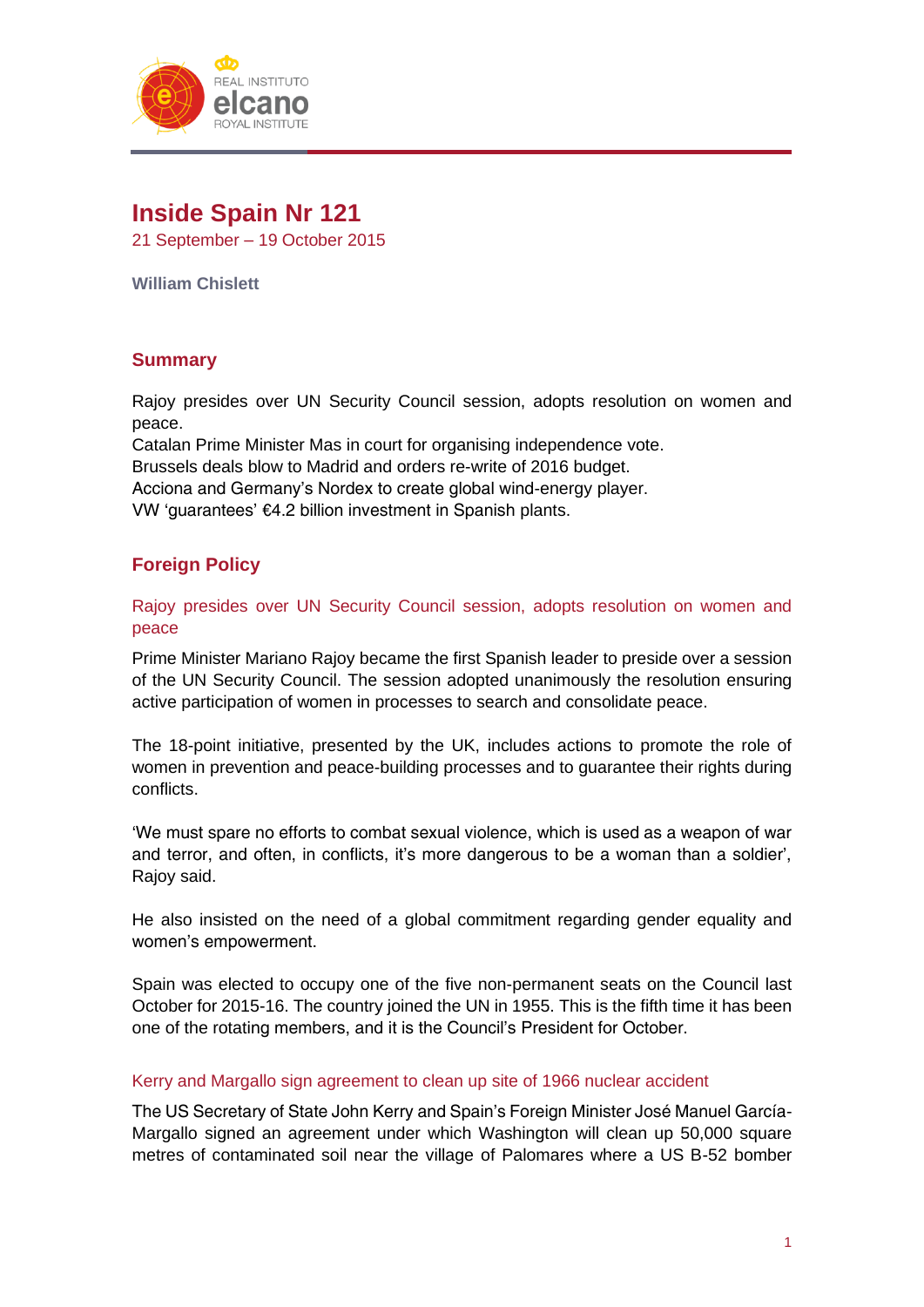carrying four nuclear bombs collided with a tanker plane in 1966 during mid-air refuelling. The soil will be shipped to the US and disposed of.

Three of the aircraft's H-bombs fell in or around Palomares while the fourth crashed into the sea about five miles offshore in the Mediterranean. There was no nuclear blast, but plutonium was spread over a wide area.

Under an earlier accord that expired in 2010, the US government paid €314,000 a year for tests for contamination as well as regular blood tests for residents of Palomares.

# **Domestic Scene**

#### Catalan Prime Minister Mas in court for organising independence vote

Artur Mas, the Catalan Prime Minister, locked in a long-running battle with the central government in Madrid over independence for the region, appeared in court for questioning over the symbolic plebiscite on secession from Spain held last November.

Several hundred pro-independence mayors and independence party leaders cheered him on arrival at the court, shouting 'this court does not represent us'.

Mas is accused of grave disobedience, abuse of public funds, prevarication, usurping powers and obstructing justice, after he defied a ruling against the non-binding referendum by the Constitutional Court. If found guilty he faces disqualification from office or up to a year in prison. He said he might disobey the court if he is disqualified from office, which would presumably mean prison and martyrdom for his supporters.

The ultimate weapon that the central government could wield against Catalonia would be to implement article 155 of the Constitution which allows it to intervene in a region if its government does not comply with the nation's laws.

Mas's court hearing coincided with a sensitive date in Catalan history: the  $75<sup>th</sup>$ anniversary of the execution of the Catalan nationalist leader Lluis Companys by firing squad under Francisco Franco's dictatorship. Companys declared a short-lived Catalan state within the Spanish Republic in 1934. Exiled after the 1936-39 Civil War, he was captured and handed over by the Gestapo to the Franco regime.

The Together for Yes' pro-independence coalition, an unholy alliance of Mas's centreright Democratic Convergence of Catalonia party and the more radical Republican Left of Catalonia (founded by Companys, among others), won 62 of the 135 seats in last month's election for the Catalan parliament, billed as a *de facto* vote on secession.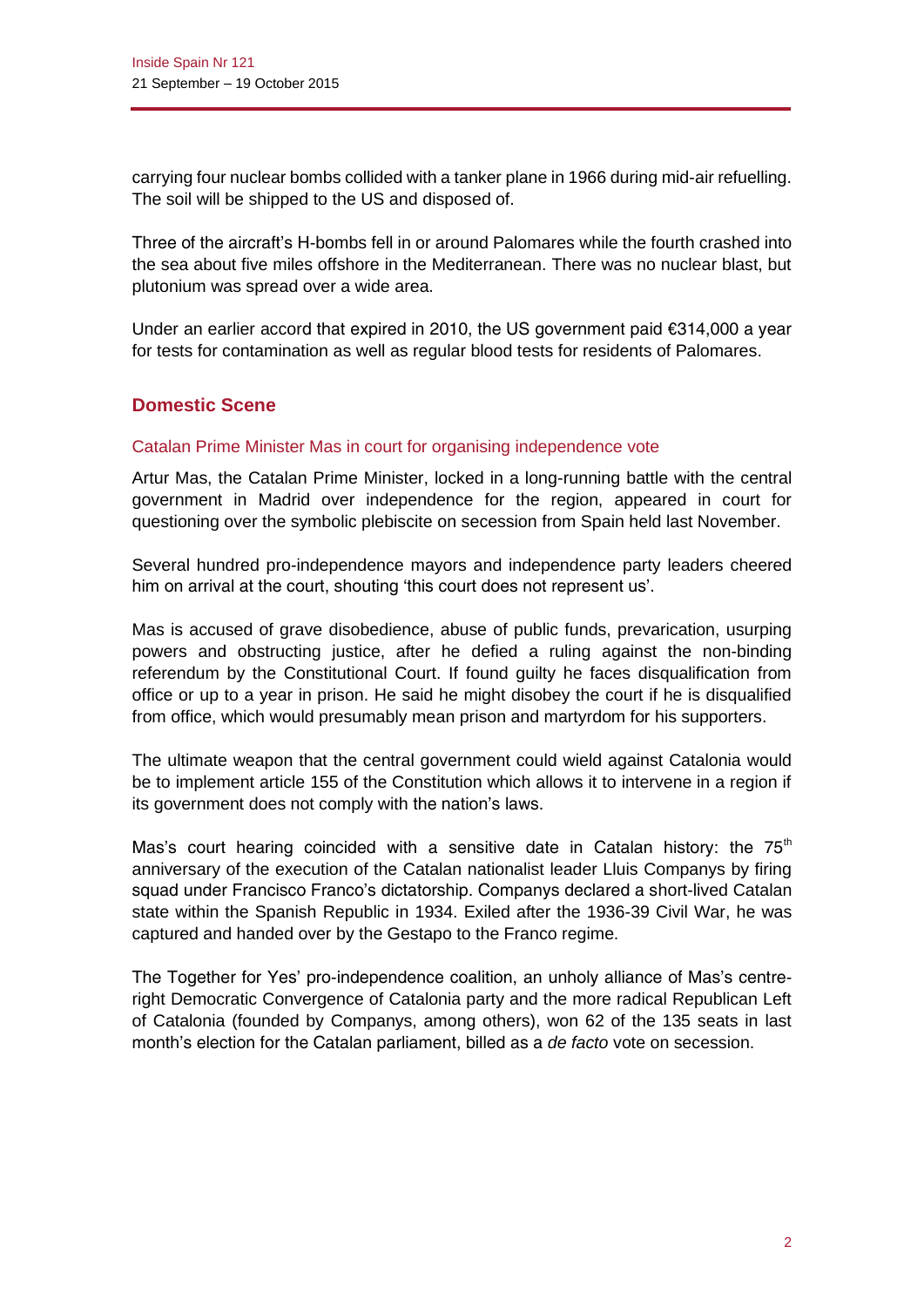Together with the 10 seats of the anti-capitalist Popular Unity Candidacy (CUP), the proindependence camp garnered 48% of the vote (72 of the 135 seats) against 52% for parties opposed to independence (see Figure 1).<sup>1</sup>

Mas proclaimed to cheering crowds that this gave him the 'strength and legitimacy' to push ahead to separate Catalonia from Spain. He later argued in an [article](http://www.theguardian.com/commentisfree/2015/oct/05/catalan-people-spanish-government-catalonia-independence-election-madrid) in *The Guardian* earlier this month that the case for Catalonia's independence was now overwhelming and Madrid must accept that the 'problem' will not just disappear.

|                                   | Seats | Votes     | % of votes |
|-----------------------------------|-------|-----------|------------|
| Junts pel Sí ('Together for Yes') | 62    | 1,620,973 | 39.6       |
| Ciutadans                         | 25    | 734,910   | 17.9       |
| <b>Catalan Socialists</b>         | 16    | 522,209   | 12.7       |
| CSP(1)                            | 11    | 366,494   | 8.9        |
| <b>Popular Party</b>              | 11    | 348,444   | 8.5        |
| CUP(2)                            | 10    | 336,375   | 8.2        |

#### **Figure 1. Results of Catalan election (seats, votes and % of votes)**

(1) Catalunya Sí que es Pot: several leftist parties including Podemos and Initiative for Catalonia-Greens.

(2) Pro-independence Popular Unity Candidacy.

Source: Catalan government.

Meanwhile, the CUP was holding back its support for Mas so that he could continue as Prime Minister. The party wants the current Catalan government to begin to ignore the Constitutional Court and push ahead with independence before the swearing in of the new Prime Minister.

King Felipe VI sought to allay concerns over the Catalan independence bid by telling the European Parliament in Strasbourg that Europe could count on a 'diverse and united Spain' without specifically mentioning the region as he has to tread a very careful path.

'You may count on Spain as a loyal member that is responsible when it comes to the European project; on a Spain that is united and proud of its diversity; on a Spain that shows solidarity and respect for the rule of law', he said.

He described the 1978 Spanish Constitution as the 'the great pact that defends, preserves and protects the rights and freedoms of citizens' and that 'protects the people

<sup>&</sup>lt;sup>1</sup> See my analysis of the results at

[http://www.realinstitutoelcano.org/wps/portal/web/rielcano\\_en/contenido?WCM\\_GLOBAL\\_CON](http://www.realinstitutoelcano.org/wps/portal/web/rielcano_en/contenido?WCM_GLOBAL_CONTEXT=/elcano/elcano_in/zonas_in/commentary-chislett-pro-independence-parties-win-the-catalan-regional-elections#.VglfUGSqqkp) [TEXT=/elcano/elcano\\_in/zonas\\_in/commentary-chislett-pro-independence-parties-win-the](http://www.realinstitutoelcano.org/wps/portal/web/rielcano_en/contenido?WCM_GLOBAL_CONTEXT=/elcano/elcano_in/zonas_in/commentary-chislett-pro-independence-parties-win-the-catalan-regional-elections#.VglfUGSqqkp)[catalan-regional-elections#.VglfUGSqqkp.](http://www.realinstitutoelcano.org/wps/portal/web/rielcano_en/contenido?WCM_GLOBAL_CONTEXT=/elcano/elcano_in/zonas_in/commentary-chislett-pro-independence-parties-win-the-catalan-regional-elections#.VglfUGSqqkp)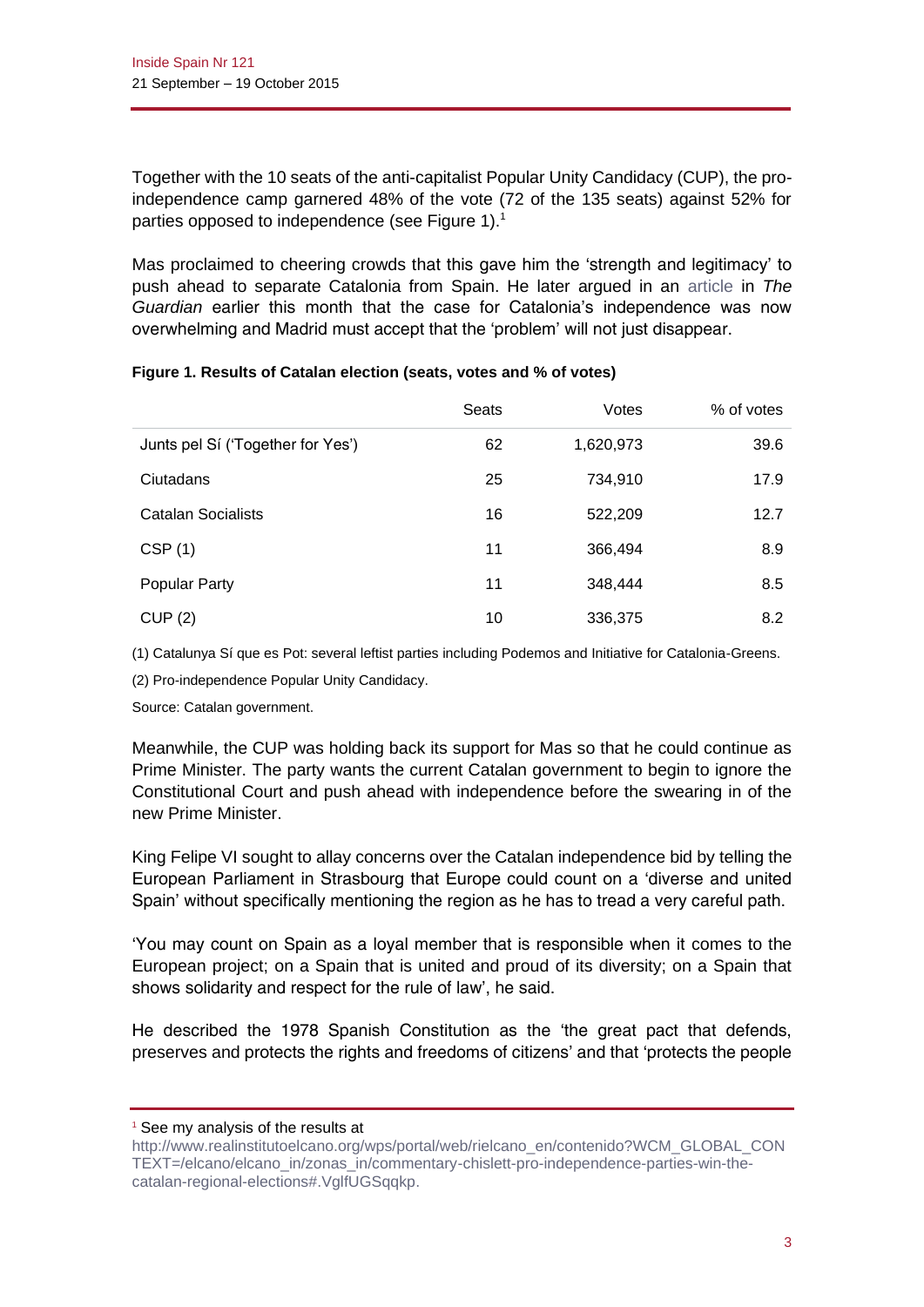of Spain in the exercise of their diverse cultures and traditions, languages and institutions'.

There are growing calls for constitutional reforms to accommodate Catalonia, although the pro-independence camp is in no mood to make the concessions that would be required to satisfy the Popular Party (PP) and the Socialists, the two parties that have alternated in power over the last 33 years.

Meanwhile, the ceasefire by the Basque terrorist group Eta, which began fighting for independence 47 years ago with the loss of 850 lives, has held firm for four years as of this month. The group, however, has yet to lay down its arms.

Nothing will be done to try to resolve the Catalan problem before the general election on 20 December which will, for the first time in post-Franco Spain, be a four-horse race with two new parties at the national level, the leftist Podemos and the centrist Ciudadanos. The latter did well in the Catalan election to become the third-largest party in parliament and the main one in the region against independence. Emboldened by its results, Ciudadanos has its sights set on obtaining a significant number of seats in the December election.

According to the latest Metroscopia poll, it is gaining popularity in the rest of Spain and is not far behind the PP and the Socialists, while Podemos has been losing support since January (see Figure 2). Ciudadanos is expected to be the kingmaker for either the PP or the Socialists in a coalition government, depending on which of the two gets the most votes. Neither of them is expected to win an absolute majority.

|            | 2011 general<br>election | Oct. 2014 | Jan.<br>2015 | March | April     | July   | October |
|------------|--------------------------|-----------|--------------|-------|-----------|--------|---------|
| Podemos    |                          | 13.8      | 28.2         |       | 22.5 22.1 | 18.1   | 14.1    |
| Socialists | 28.7                     | 30.9      | 23.5         |       | 20.2 21.9 | - 23.5 | 23.5    |
| PP         | 44.6                     | 30.2      | 19.2         | 18.6  | 20.8      | - 23.1 | 23.4    |
| Ciudadanos |                          |           | 8.1          | 18.4  | 19.4      | 16.0   | 21.5    |

# **Figure 2. Voting intentions (% of valid votes)**

Source: Metroscopia.

# The Infanta Cristina and husband to stand trial in January

The Infanta Cristina, eldest sister of King Felipe VI, and her husband Inaki Urdangarín will stand trial on 11 January along with 16 others in the case.

Cristina was indicted as part of a four-year probe into her husband, who faces charges of money-laundering and fraud. They have repeatedly asserted their innocence.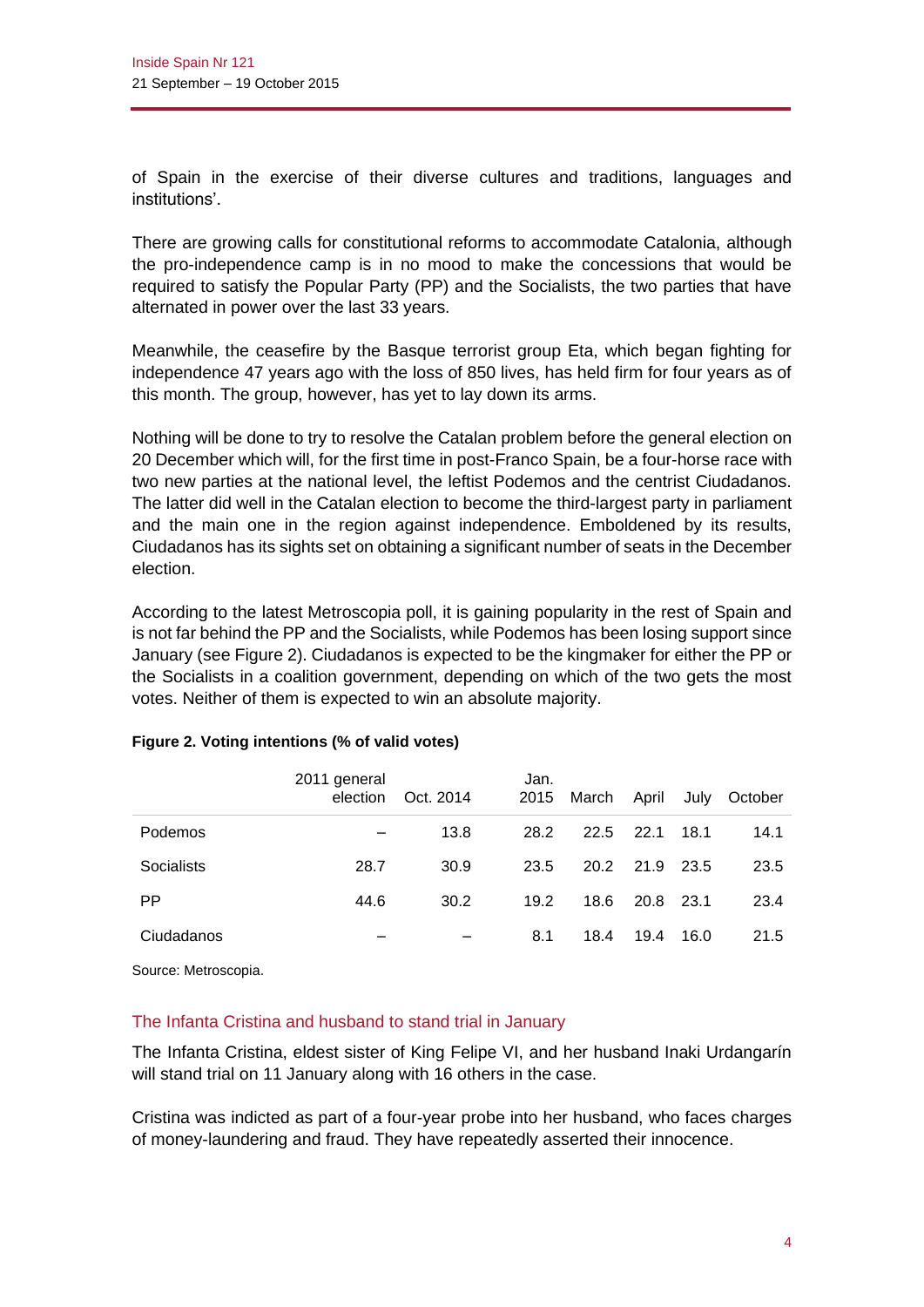If convicted she could face up to four years in prison and Urdangarín up to 19 years. Urdangarín is accused of embezzling about €6 million in public contracts through a nonprofit foundation.

On assuming the throne last June after King Juan Carlos abdicated, Felipe said he intended to restore public trust in the tarnished monarchy. Opinion polls show his popularity ratings have risen.

# Spain ranked  $10<sup>th</sup>$  in scientific output...

Spain was classified  $10<sup>th</sup>$  in the global Nature Index which tracks the affiliations of highquality scientific articles published in 68 science journals independently chosen by the scientific community as the journals scientists would most like to publish their best research in (see Figure 3).

The results belied the image of a country that attaches little importance to science. There has been a brain drain of young scientists over the past decade because of budget cuts and lack of opportunities. The Higher Council of Scientific Research (CSIC), the main such state institution, has been hard hit.

|                | Number of research articles |
|----------------|-----------------------------|
| 1. US          | 17,520                      |
| 2. China       | 6,352                       |
| 3. Germany     | 3,964                       |
| 4. UK          | 3,236                       |
| 5. Japan       | 3,066                       |
| 6. France      | 2,150                       |
| 7. Canada      | 1,441                       |
| 8. Switzerland | 1,218                       |
| 9. South Korea | 1,146                       |
| 10. Spain      | 1,061                       |

#### **Figure 3. Nature Index 2015 global top 10 countries by research articles**

Source: Nature Publishing Group.

Spain is ranked 27<sup>th</sup> out of 54 countries in the Global Innovation Index 2015 (see Figure 4).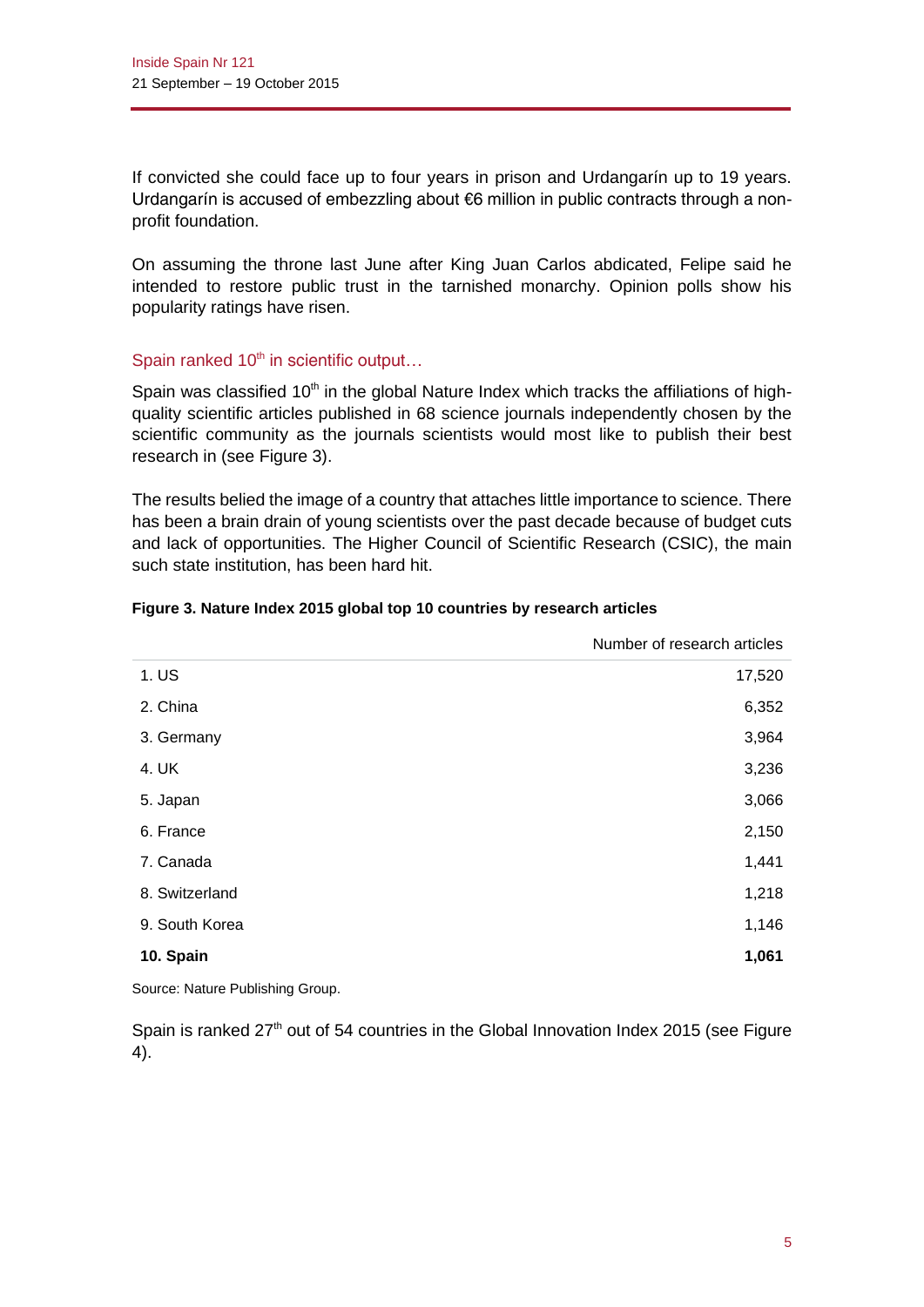| Rank              | Rank         |
|-------------------|--------------|
| 1. Switzerland    | 27. Spain    |
| 2. United Kingdom | 31. Italy    |
| 5. United States  | 35. Hungary  |
| 6. Finland        | 39. Bulgaria |
| 12. Germany       | 45. Greece   |
| 19.Japan          | 46. Poland   |
| 21. France        | 54. Rumania  |

#### **Figure 4. Global Innovation Index 2015**

Johnson Cornell University, INSEAD and WIPO.

At the other end of the education spectrum, the latest comparative data from Eurostat underscores one of the bitterest lessons of Spain's crisis: the better qualified, the better chances of a job. The jobless rate for those without tertiary education was 31.4% in 2014 compared with 10.8% for those who went on studying after completing their secondary education. The latter rate was considerably below the overall unemployment rate of 22% (see Figure 5).

|              | Tertiary education | Upper secondary education and post-secondary non-<br>tertiary education (levels 3 and 4) |
|--------------|--------------------|------------------------------------------------------------------------------------------|
| Greece       | 19.1               | 27.6                                                                                     |
| <b>Spain</b> | 13.8               | 31.4                                                                                     |
| Italy        | 7.6                | 15.2                                                                                     |
| France       | 5.8                | 24.8                                                                                     |
| EU-28        | 5.7                | 17.4                                                                                     |
| Germany      | 2.5                | 12.0                                                                                     |

|  |  | Figure 5. Unemployment rates by educational attainment level, 25-64 year olds (%) |  |  |  |  |
|--|--|-----------------------------------------------------------------------------------|--|--|--|--|
|--|--|-----------------------------------------------------------------------------------|--|--|--|--|

Source: Eurostat, July 2015.

Students dropped out of school in droves after completing their compulsory education at 16 to work in the construction sector during the decade-long boom and were among the first to lose their jobs when the economy went into recession. Depending on their age when they became unemployed, some have returned to school to complete their secondary education.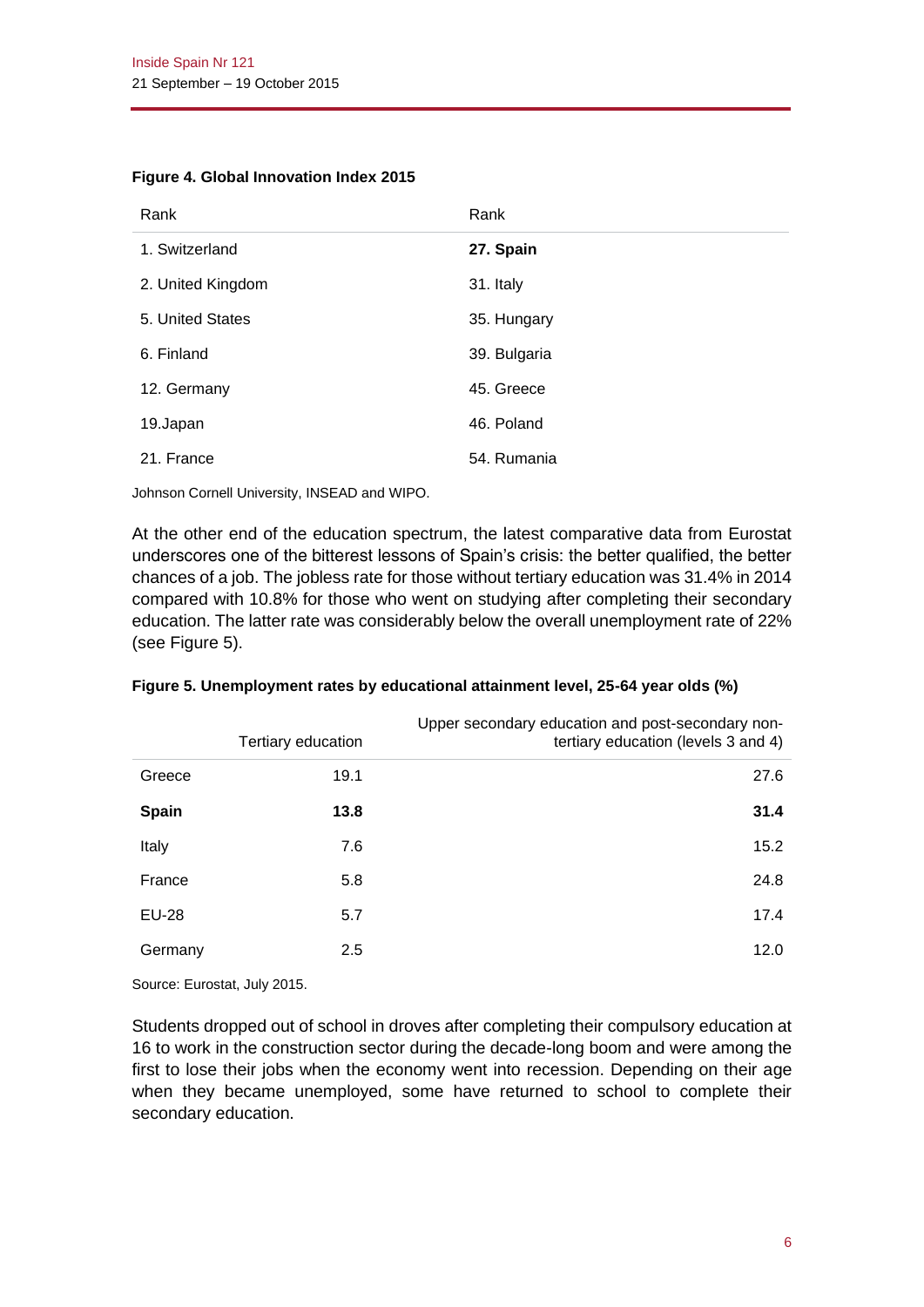Spanish archbishop raises storm by questioning whether Spain should be welcoming refugees

The Archbishop of Valencia, Cardinal Antonio Cañizares, sparked controversy when he questioned whether Spain should be putting out the welcome mat for refugees from Syria.

'What's happening in Europe?' the Catholic bishop asked. 'This invasion of immigrants... are they completely trustworthy? Where will it leave Spain in a few years?'.

He also asked whether refugees were coming to Spain 'because they were being persecuted' arguing that 'many are not'.

'We must be clear headed and not let everyone in, because today it could be someone who gets along very well, but it is in fact the Trojan horse for European societies and specifically Spain'.

Syria is a predominantly Muslim nation.

Cañizares is no stranger to controversy, claiming in 2009 that abortion was worse than child abuse.

According to a survey by the Pew Research Center before the Syrian migrant crisis, 46% of Spaniards believed immigrants were a burden on their country, the third highest proportion among the five largest EU economies (see Figure 6).

|         | Make our country stronger because of<br>their work and talents | Are a burden on our country because<br>they take our jobs and social benefits |
|---------|----------------------------------------------------------------|-------------------------------------------------------------------------------|
| Italy   | 19                                                             | 69                                                                            |
| France  | 45                                                             | 52                                                                            |
| Spain   | 47                                                             | 46                                                                            |
| UK      | 52                                                             | 37                                                                            |
| Germany | 66                                                             | 29                                                                            |

#### **Figure 6. Views of immigrants in Europe: % who say immigrants today…**

Source: Pew Research Center.

The Cardinal's words were at odds with Pope Francis who urged 'every Catholic parish in Europe' to take in a refugee family.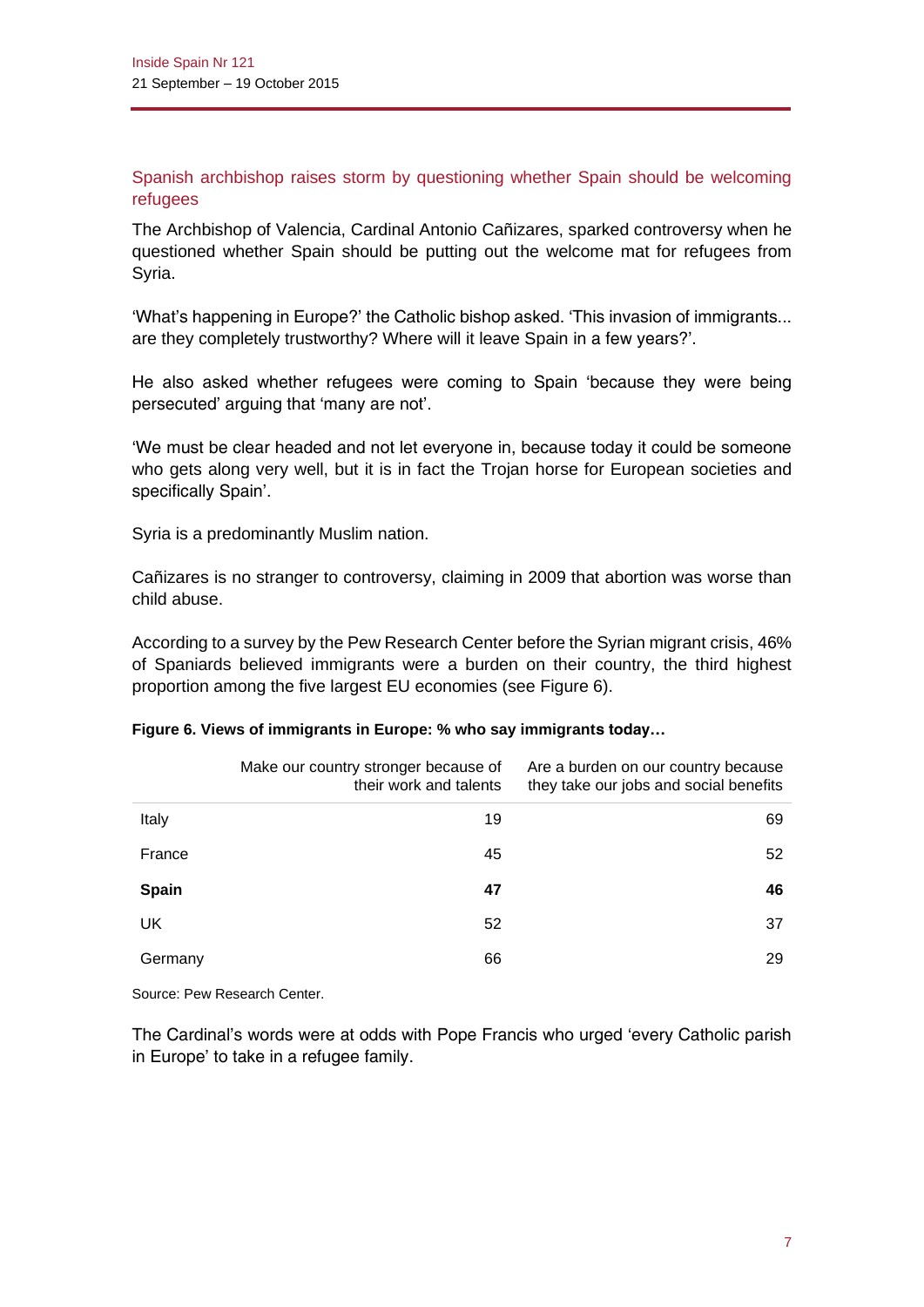# **The Economy**

# Brussels deals blow to Madrid and orders re-write of 2016 budget

Spain's image as the poster boy for the benefits of economic orthodoxy took a knock when the European Commission said the PP government would narrowly fail to meet its budget deficit target this year and more so next and told it to re-write the 2016 budget.

The Commission said the deficit would be 4.5% of GDP in 2015 and 3.5% in 2016, respectively 0.3 percentage points and 0.7 points higher than the agreed targets. The latter overshoot would mean that Spain would break the 3% threshold under the Stability and Growth Pact and could face a reprimand and possible sanctions.

The Commission said the 2015 budget appeared 'broadly plausible', although slightly above its scenario, while the macroeconomic scenario for 2016 was 'somewhat optimistic' and the government needed to 'take the necessary measures to ensure that the 2016 budget will be compliant with the Stability and Growth Pact'.

Luis de Guindos, the Spanish Finance Minister, said before the decision was taken that he was convinced the 2015 budget target would be met.

One reason for the discrepancy between Madrid and Brussels over the 2016 deficit is that the Spanish government is more bullish on growth. Its GDP forecasts, moreover, have proved to be more accurate than the Commission's: Madrid sees growth of 3% next year compared with the Commission's projection of 2.6%.

In its latest (October) forecasts, the International Monetary Fund predicted growth of 2.5% next year, the same figure as in July (see Figure 7) and closer to the Commission than to Madrid.

|                   | <b>Real GDP</b> | Consumer<br>prices | Current account balance<br>$(% )^{2}(x)$ of GDP) | Unemployment<br>$(\% )$ |
|-------------------|-----------------|--------------------|--------------------------------------------------|-------------------------|
| <b>Spain 2015</b> | 3.1             | $-0.3$             | 0.9                                              | 21.8                    |
| Euro area         | 1.5             | 0.2                | 3.2                                              | 11.0                    |
| <b>Spain 2016</b> | 2.5             | 0.9                | 1.1                                              | 19.9                    |
| Euro area         | 1.6             | 1.0                | 3.0                                              | 10.5                    |

#### **Figure 7. IMF forecasts for Spain, 2015 and 2016 (annual % change, unless stated otherwise)**

Source: IMF, October 2015.

Madrid submitted the 2016 budget to Brussels well ahead of the deadline, so that Parliament could approve it ahead of the general election on 20 December. Prime Minister Mariano Rajoy is making fiscal rectitude and economic recovery, albeit with unemployment at 22%, the central planks of his campaign.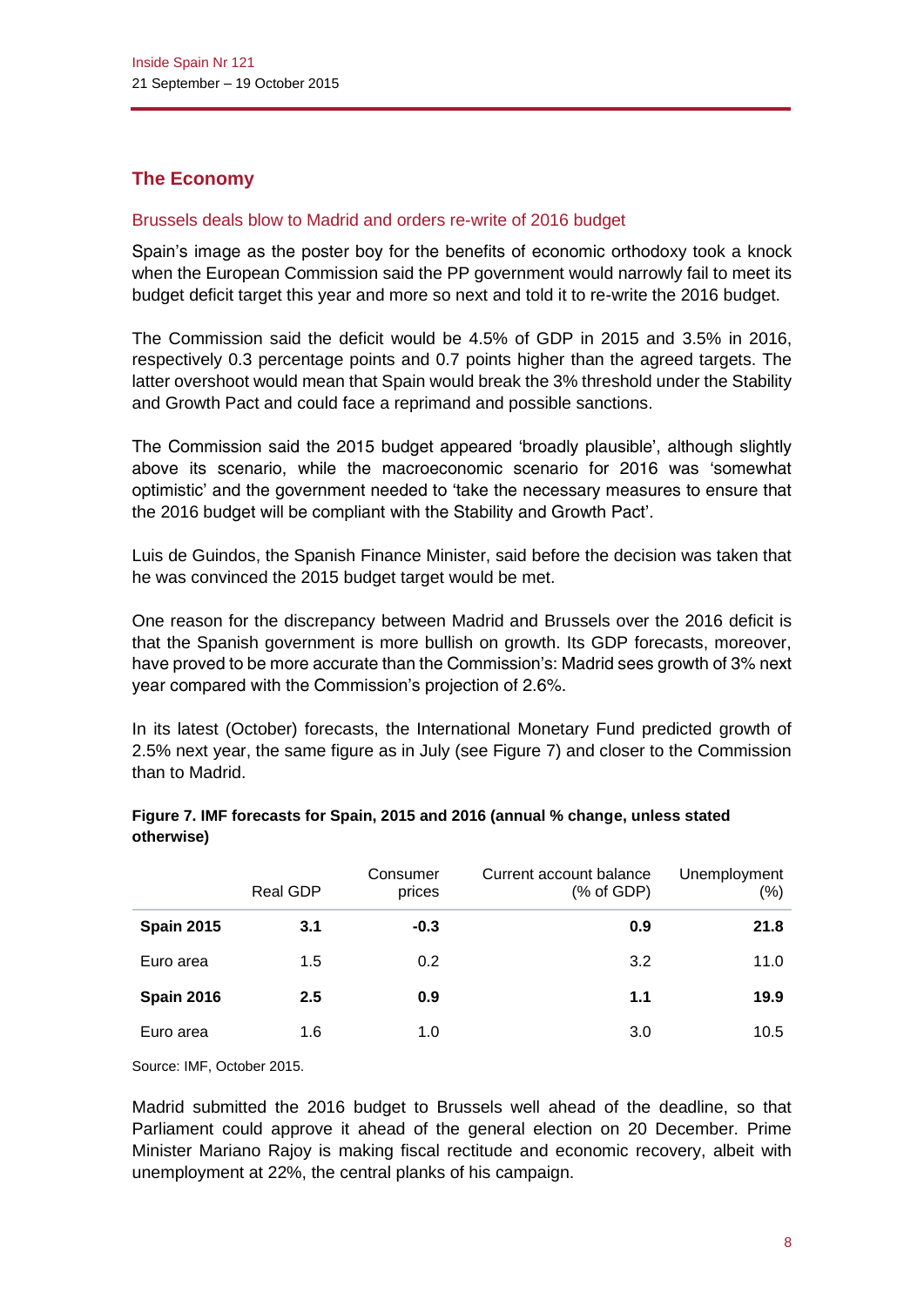The PP's most pressing economic problem has been to get to grips with the budget deficit it inherited from the Socialists of 9.4% of GDP in 2011 (including aid for banks and well beyond the 6% target originally agreed with Brussels) and a commitment to reduce it to the EU threshold of 3% in 2013. As expected, the 3% target was far too ambitious a wrench for an economy in recession and the government was given in July 2012 another year to meet the threshold. This, too, proved to be unrealistic and after missing targets in 2012 (the deficit came in at almost 7% of GDP and 10.3% including aid) and struggling with the goals for 2013, due to a combination of weaker-than-expected revenues, some expenditure overruns and higher social spending resulting from massive unemployment, Brussels came to Madrid's rescue again in May 2013 and gave the government a further two years (until 2016) to meet the 3% reference.

The 2015 budget was due to be approved this week, while revising the 2016 budget will be left to the government that emerges from the 20 December general election.

# Tax Agency owed €50 billion

The Tax Agency was owed  $€50.2$  billion at the end of 2014 (5% of GDP), almost double the amount in 2007, the last year of Spain's boom period (see Figure 8). The increase in the debt, however, was by far the smallest since the onset of the crisis in 2008, indicating that individuals and companies are over the worst.

|      | $\epsilon$ billion | % change over previous year |
|------|--------------------|-----------------------------|
| 2007 | 26.65              | 11.1                        |
| 2008 | 30.42              | 14.2                        |
| 2009 | 37.69              | 23.9                        |
| 2010 | 41.95              | 11.3                        |
| 2011 | 45.73              | 9.0                         |
| 2012 | 48.67              | 6.4                         |
| 2013 | 50.17              | 3.1                         |
| 2014 | 50.22              | 0.1                         |

# **Figure 8. The rise in the debt owed to the Tax Agency (€ billion and % change)**

Source: Agencia Tributaria.

#### *Economic slowdown reduces number of dollar millionaires*

There were 360,000 individuals in Spain in the middle of this year with a net worth of more than US\$ 1million, 21% fewer than a year earlier, according to the latest Credit Suisse Global Wealth Databook (see Figure 9).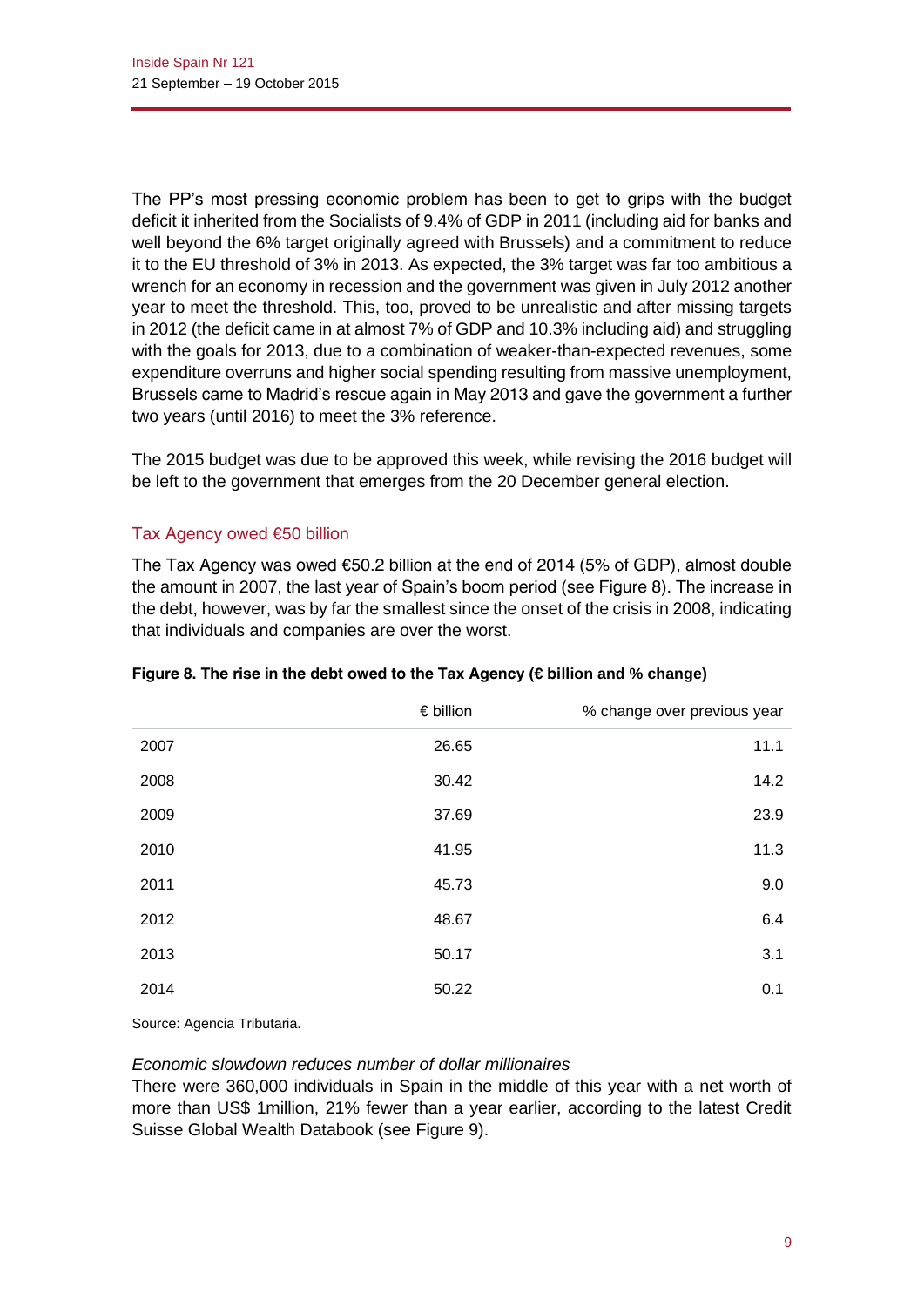| Rank       | Over US\$1 million<br>(thousands) | % of global wealth |
|------------|-----------------------------------|--------------------|
| 1. US      | 15,656                            | 46.43              |
| 2. UK      | 2,364                             | 7.01               |
| 3. Japan   | 2,126                             | 6.30               |
| 4. France  | 1,791                             | 5.31               |
| 5. Germany | 1,525                             | 4.52               |
| 6. China   | 1,333                             | 3.95               |
| 13. Spain  | 360                               | 1.07               |

#### **Figure 9. Top wealth countries, 2015 (1)**

(1) Wealth is defined as the value of assets minus debts including homes and consumer durables.

Source: Credit Suisse Global Wealth Databook 2015.

Spain suffered the ninth largest drop (-104,000) in the number of millionaires in the world and the fourth in Europe after France (-631,000), Germany (-392,000) and Italy (- 378,000). As in other euro zone countries, Spain's figure in US dollars –the currency used in the report– was affected by the euro's depreciation against the US currency.

Two-thirds of adults in Spain have net wealth of between €10,000 and €100,000, a much higher proportion than the other large EU economies (see Figure 10). The median wealth per adult in Spain is US\$59,223 (see Figure 11). The country's Gini coefficient, which measures the hot topic of inequality (which has increased during the crisis) was 67.1%, better than the other main euro economies and far from the US's 85% (0 represents perfect equality and 100 perfect inequality).

|              | <b>Under 10,000</b> | 10,000-<br>100,000 | 100,000-1 mn | Over 1 mn | Gini (2) (%) |
|--------------|---------------------|--------------------|--------------|-----------|--------------|
| France       | 16.9                | 33.1               | 46.3         | 3.7       | 70.3         |
| Germany      | 29.7                | 33.9               | 34.2         | 2.3       | 77.5         |
| Italy        | 12.4                | 37.6               | 47.7         | 2.3       | 66.7         |
| <b>Spain</b> | 12.1                | 62.8               | 24.1         | 1.0       | 67.1         |
| UK           | 10.0                | 33.9               | 51.3         | 4.9       | 67.8         |
| US           | 28.1                | 32.9               | 32.6         | 6.4       | 85.0         |

#### **Figure 10. Wealth pattern within countries, 2015 (1): distribution of adults (%) by wealth range (US\$)**

(1) Wealth is defined as the value of assets minus debts including homes and consumer durables.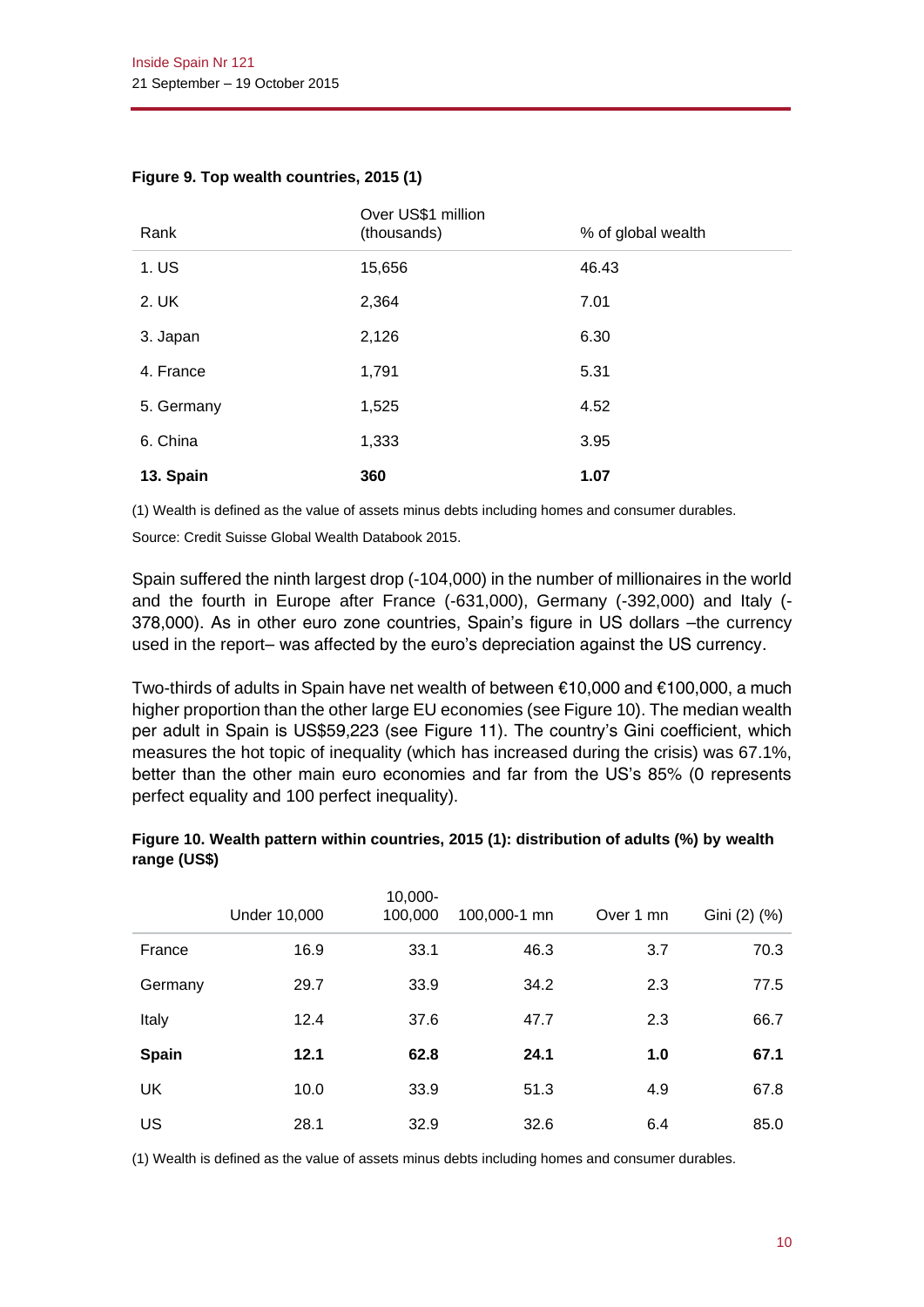(2) The Gini coefficient is the most commonly used measure of inequality. 0 represents perfect equality and 100 perfect inequality.

Source: Credit Suisse Global Wealth Databook 2015.

#### **Figure 11. Median wealth per adult, 2015 (US\$)**

| Country | US\$    |
|---------|---------|
| France  | 86,156  |
| Germany | 43,898  |
| Italy   | 88,603  |
| Spain   | 59,223  |
| UK      | 126,472 |
| US      | 49,787  |

Source: Credit Suisse Global Wealth Databook 2015

In a separate report by the Workers Commissions trade union, the salaries of the top executives of the companies that comprise the Ibex-35, the benchmark index of the Spanish stock exchange, rose 80% in 2014 to €186.8 million compared with a 1.8% increase for employees.

At the lowest end of the wealth spectrum, the latest Eurostat figures show that 29.2% of Spain's population were at risk of poverty or social exclusion in 2014, up from 24.5% in 2008, the largest rise after Greece (see Figure 12). This means that they were in at least one of the following three conditions: at-risk-of-poverty after social transfers (income poverty), severely materially deprived or living in households with very low work intensity.

| Figure 12. People at risk of poverty or social exclusion in the EU, 2008 and 2014 (% of |  |
|-----------------------------------------------------------------------------------------|--|
| total population)                                                                       |  |

|                   | 2008 | 2014 |
|-------------------|------|------|
| France            | 18.5 | 18.6 |
| Germany           | 20.1 | 20.6 |
| Greece            | 28.1 | 36.0 |
| Italy             | 25.3 | 27.4 |
| <b>Spain</b>      | 24.5 | 29.2 |
| Source: Eurostat. |      |      |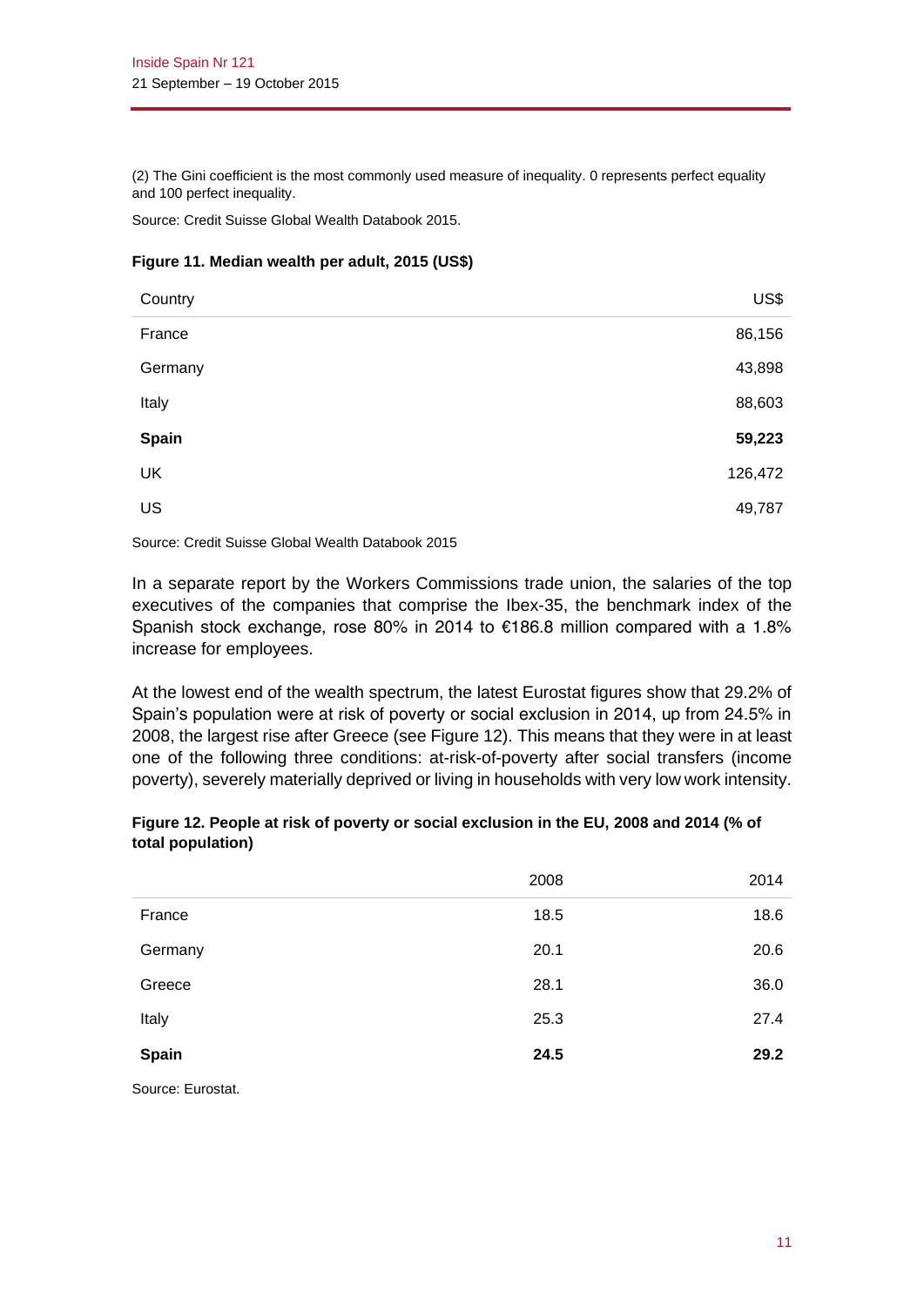## Banks' bad loans at lowest level in 19 months

The non-performing loans (NPLs) of banks in Spain accounted for 10.9% of their credit to individuals and companies in August, the lowest level since April 2013 according to the Bank of Spain.

This was the third month running that the NPL ratio had fallen. The ratio peaked at 13.6% at the end of 2013.

In a separate development, the nationalised Bankia, the fourth-largest lender whose near collapse under the weight of dud loans to property developers triggered a €41 billion bailout of several banks, sold its wholly-owned subsidiary Florida City National Bank to the Chilean Banco de Crédito e Inversiones.

# **Corporate Scene**

# Acciona and Germany's Nordex to create global wind-energy player

Spain's Acciona became a significant global player in the global wind-energy market when it agreed this month to team up with Nordex. The German wind-turbine maker is to buy Acciona's wind-power business for €785 million in cash and stock, and in return Acciona will receive a cash payment of €366.4 million and 16.1 million new shares of Nordex.

Combined with shares acquired from other large shareholders after the deal, which is expected to be completed in early 2016, Acciona's stake in Nordex will be almost 30%.

The two companies are complementary. Acciona Windpower is strong in the Americas and emerging markets, mainly with large scale wind farms, while Nordex focuses on Europe. As well as renewable energy, Acciona is engaged in the water services and infrastructure sectors.

# VW 'guarantees' €4.2 billion investment in Spanish plants

Volkswagen, grappling with a scandal over rigged emissions tests, will maintain its  $\epsilon$ 4.2 billion investment in Spain, according to Industry Minister José Manuel Soria.

Soria said he had been given the assurance after meeting VW's Chairman. The company itself, however, has neither confirmed nor denied Soria's remarks.

The investment was billed as 'the largest industrial investment ever made in Spain'. Of this amount €3.3 billion will support the launch of four new SEAT models. The first of these models will be a compact SUV, the first ever to be built by SEAT.

Spain's car makers are all multinationals –Volkswagen bought SEAT from the state in 1986– and the overall industry generates around 10% of economic output and employs around 9% of the workforce.